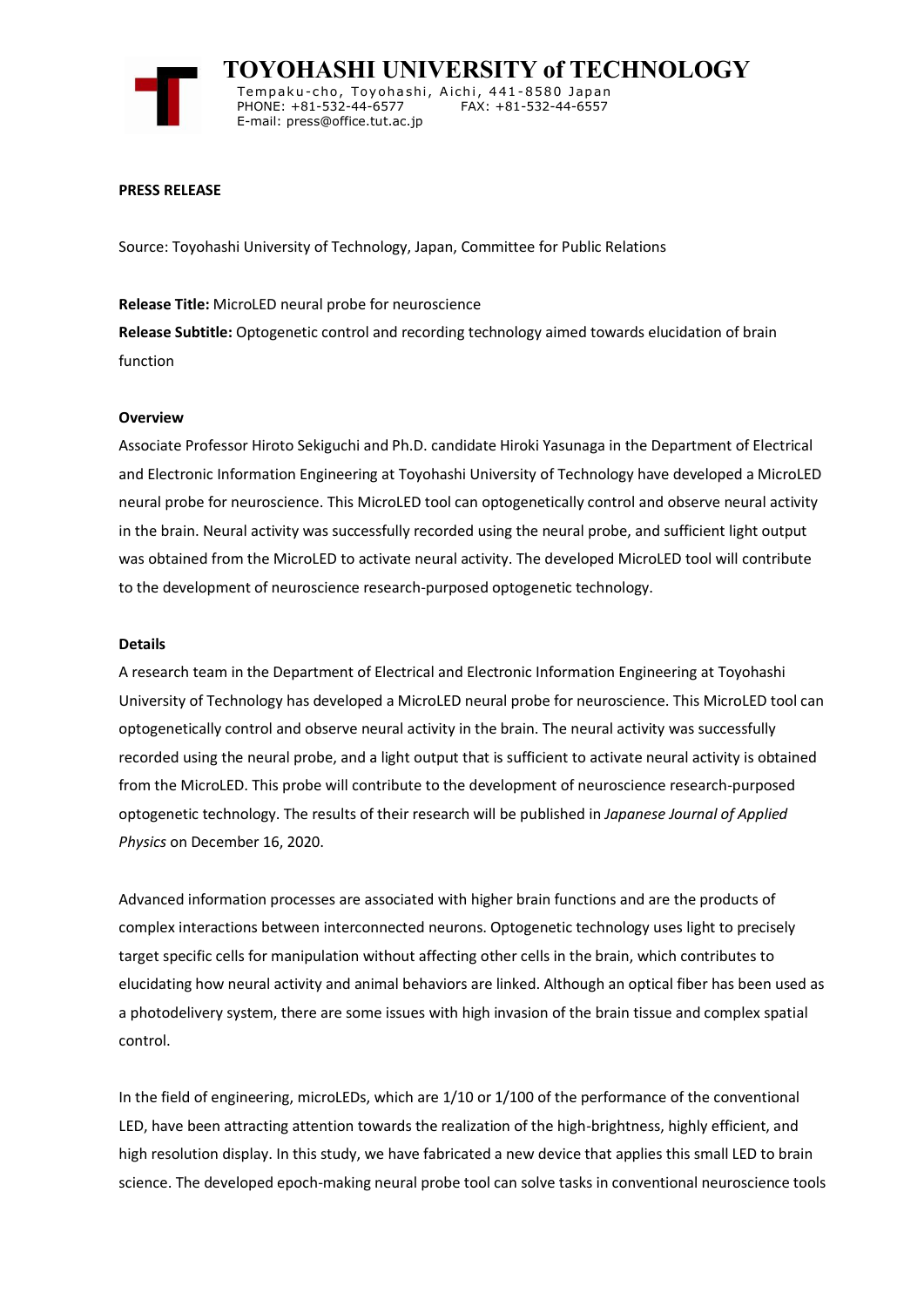

 **TOYOHASHI UNIVERSITY of TECHNOLOGY** Tempaku-cho, Toyohashi, Aichi, 441-8580 Japan<br>PHONE: +81-532-44-6577 FAX: +81-532-44-6557 PHONE: +81-532-44-6577

E-mail: press@office.tut.ac.jp

and can control and record the functions of different nerves in a complex area with a high spatiotemporal resolution.

The leader of the research team, Associate Professor Hiroto Sekiguchi, said, "We have been developing LED materials and MicroLED fabrication technology for more than 10 years, and LEDS are being industrialized. I have to find a new field to utilize LED technology. At one point, I met a pharmacy researcher in an encounter unrelated to research, and talked about research in a casual conversation. Half a year later, I received a consultation about this research, which led to the results of this research. I think that the simple and easy-to-understand explanations and the active interest in discussing themes in different fields has led to present research in the area of fusion of pharmacy and engineering."

The research team believes that the developed MicroLED neural probe would be useful as a tool for in vivo optogenetics research. If the mechanism of the brain is elucidated, the findings can be utilized in various fields, such as the establishment of treatment for cancer, psychiatric disorders, and epilepsy, application to brain-machine interface, and development of new algorithms based on brain function.

# **Reference**

Hiroki Yasunaga, Toshihiro Takagi, Daisuke Shinko, Yusei Nakayama, Yuichi Takeuchi, Atsushi Nishikawa, Alexander Loesing, Mashiro Ohsawa, and Hiroto Sekiguchi (2021). Development of a neural probe integrated with high-efficiency MicroLEDs for in vivo application, 10.35848/1347-4065/abcffa.

This work was partially supported by the Precursory Research for Embryonic Science and Technology Agency (JPMJPR1885), Research Foundation for OptoScience and Technology, and the Nitto Foundation.

# **Further information**

Toyohashi University of Technology 1-1 Hibarigaoka, Tempaku, Toyohashi, Aichi Prefecture, 441-8580, JAPAN Inquiries: Committee for Public Relations E-mail: press@office.tut.ac.jp Toyohashi University of Technology founded in 1976 as a National University of Japan is a research institute in the fields of mechanical engineering, advanced electronics, information sciences, life sciences, and architecture. Website: https://www.tut.ac.jp/english/